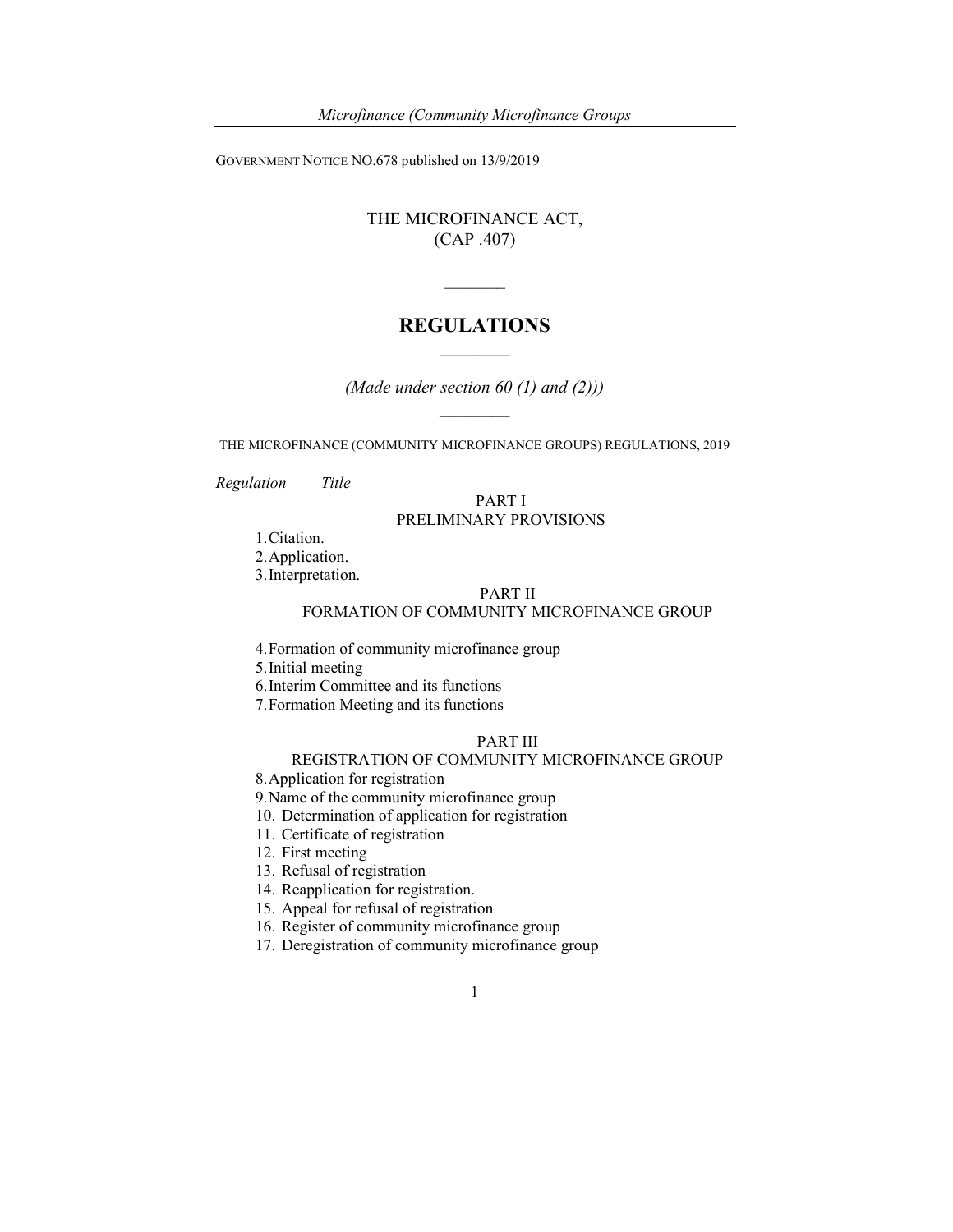# PART IV

# **OPERATIONS**

- 18. Commencement of operations
- 19. Permissible and prohibited activities
- 20. Operational requirements
- 21. Submission of reports
- 22. Governance of community microfinance group
- 23. Consumer protection
- 24. Linkages with other institutions

## PART V

## MONITORING AND INTERNAL CONTROLS

- 25. Monitoring
- 26. Appointment of person for Internal controls

#### PART VI

#### GENERAL PROVISIONS

- 27. Sharing of credit information
- 28. Engagement of promoter
- 29. Transition period
- 30. Transformation of community microfinance group
- 31. General penalty
- 32. Administrative measures

**SCHEDULES**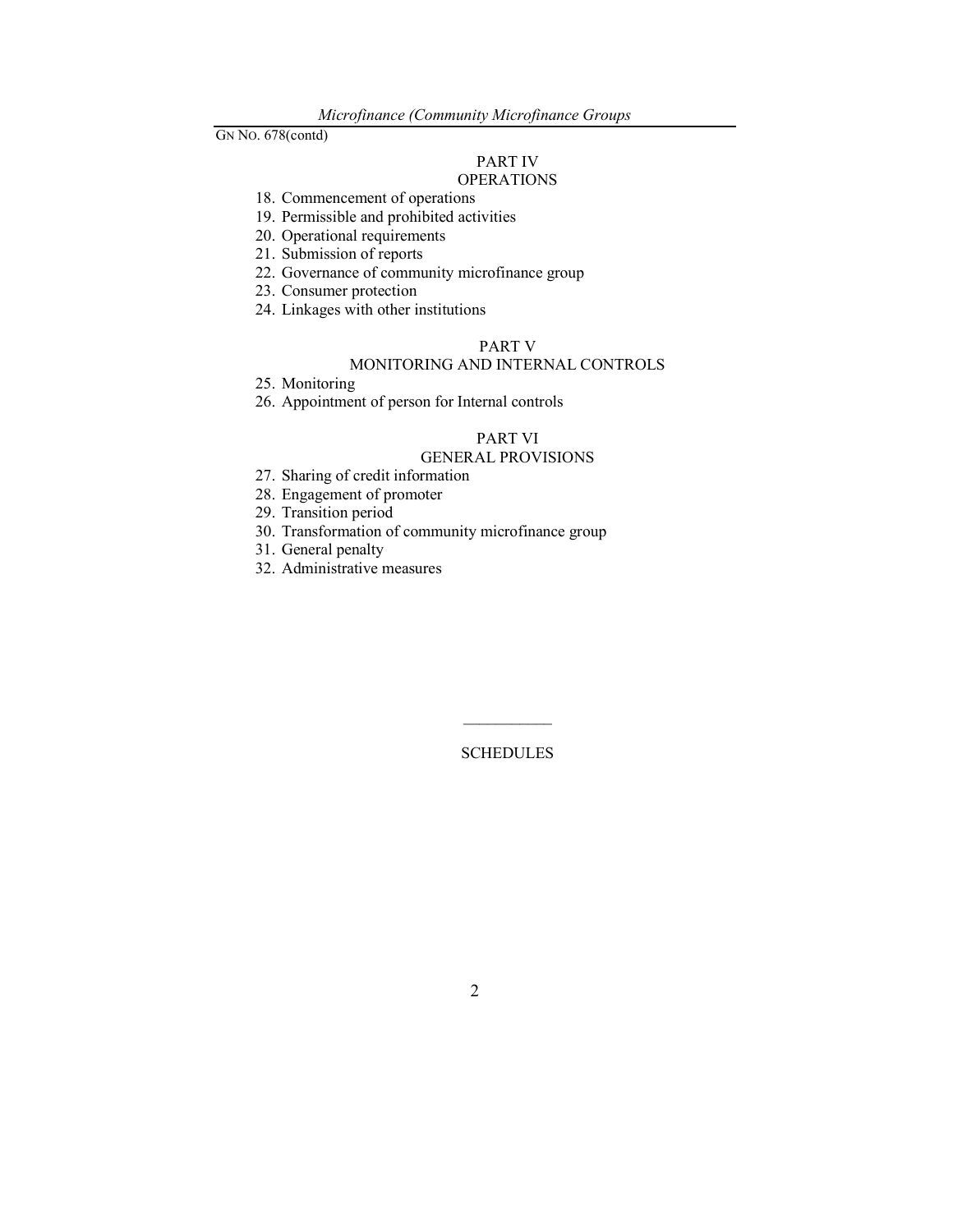GOVERNMENT NOTICE NO. 678 published on 13/9/2019

THE MICROFINANCE ACT, (CAP.407)

## REGULATIONS  $\mathcal{L}_\text{max}$

 $\mathcal{L}=\mathcal{L}$ 

(Made under section 60  $(1)$  and  $(2)$ )  $\mathcal{L}_\text{max}$ 

THE MICROFINANCE (COMMUNITY MICROFINANCE GROUPS) REGULATIONS, 2019

#### PART I PRELIMINARY PROVISIONS

Citation 1. These Regulations shall be cited as the Microfinance (Community Microfinance Groups) Regulations, 2019. Application 2. These Regulations shall apply to microfinance service providers under Tier 4 registered to undertake microfinance business under the Act. Interpretation 3. In these Regulations, unless the context otherwise requires-Act No. 10 of 2018 Cap 197 Caps. 287 & 288 Äccount" means a bank account or electronic money wallet; "Act" means the Microfinance Act; "authorized officer" means a person designated as such by Local Government Authority; "Bank" has the meaning ascribed to it under the Bank of Tanzania Act; "community microfinance group" has the meaning ascribed to it under the Act; "constitution" means a constitution adopted in terms of these Regulations by a community microfinance group; "credit reference bureau" means an entity specialized in collecting and sale of credit performance information for individuals and entities; "Delegated Authority" means a Local Government Authority delegated by the Bank to execute the function and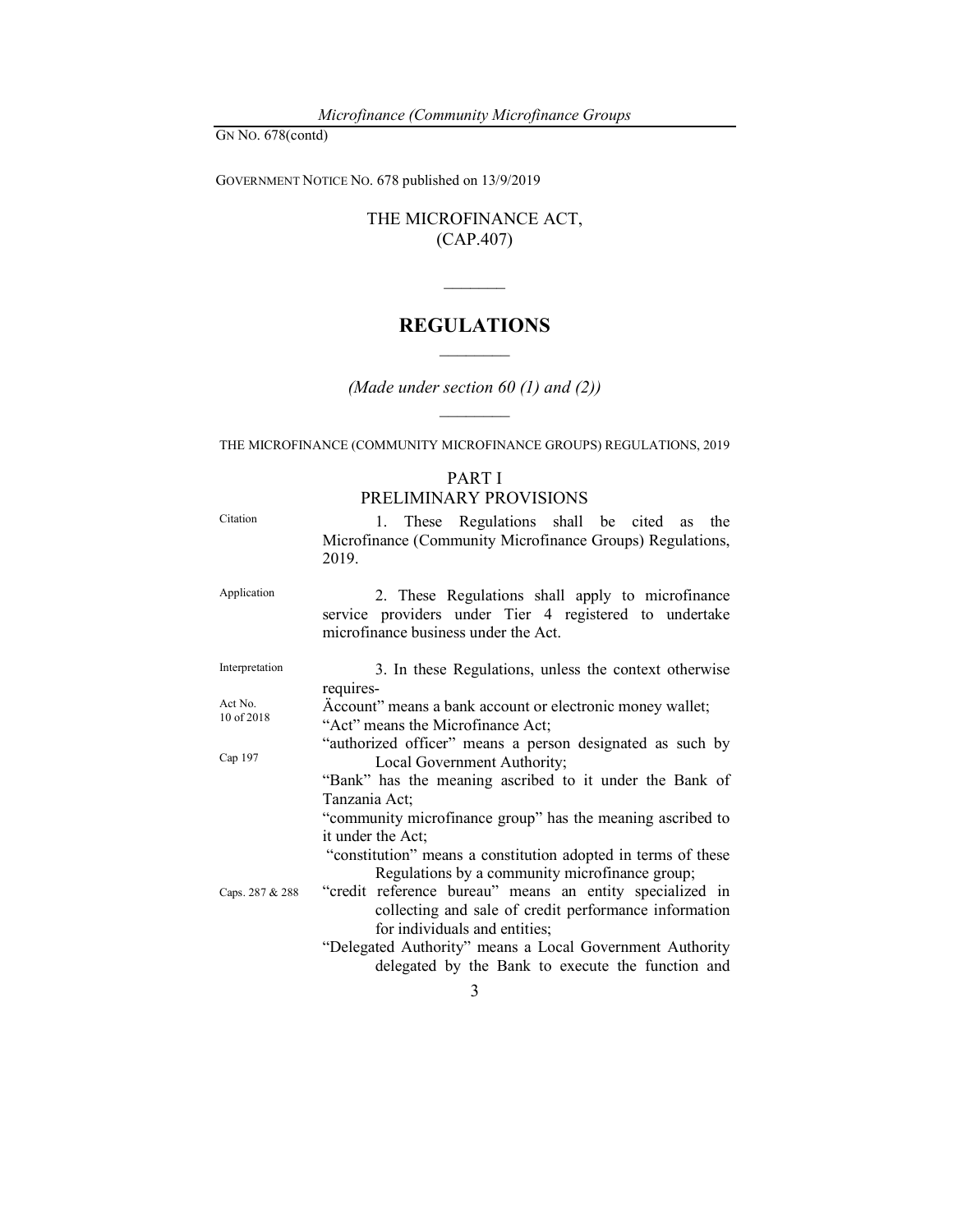powers of the Bank in respect of community microfinance groups under the Act;

- "housing microfinance loan" means a loan unsecured or secured issued to households in rural and urban areas to build or repair or improve existing houses.
- "initial member" means members who were involved in the formation of the group;
- "Local Government Authority" has the meaning ascribed to it under the Local Government (District Authorities) Act and the Local Government (Urban Authorities) Act;
- "member" means a person who is a member of registered community microfinance group in accordance with its constitution;

"microfinance service provider" has the meaning ascribed to it under the Act;

"Minister" means minister responsible for finance;

"promoter" means a person or entity registered to promote and facilitate microfinance business including formation,<br>registration and operations of community registration and operations of community microfinance group;

"subscriptions"means a monetary contribution agreed by group members to raise group capital;

"Tier 4" means a category of microfinance service providers which comprises of community microfinance group.

### PART II

### FORMATION OF COMMUNITY MICROFINANCE GROUP

Formation of community microfinance group

 4.-(1). A community microfinance group may be formed by individual persons associated for the purpose of undertaking microfinance business in accordance with the provisions of the Act and these Regulations.

 (2). Without prejudice to sub regulation (1) a community microfinance group may be formed by ten to fifty persons who have common bond in respect of the activities of the community microfinance group.

Initial meeting  $5-(1)$  Persons who intend to form a community microfinance group shall hold an initial meeting for the purpose of-

- (a) discussing and agreeing on the formation, objectives and constitution of the group; and
- (b) electing the Interim Committee to facilitate the formation of the group.
- (2) The members of the initial meeting shall be
	- 4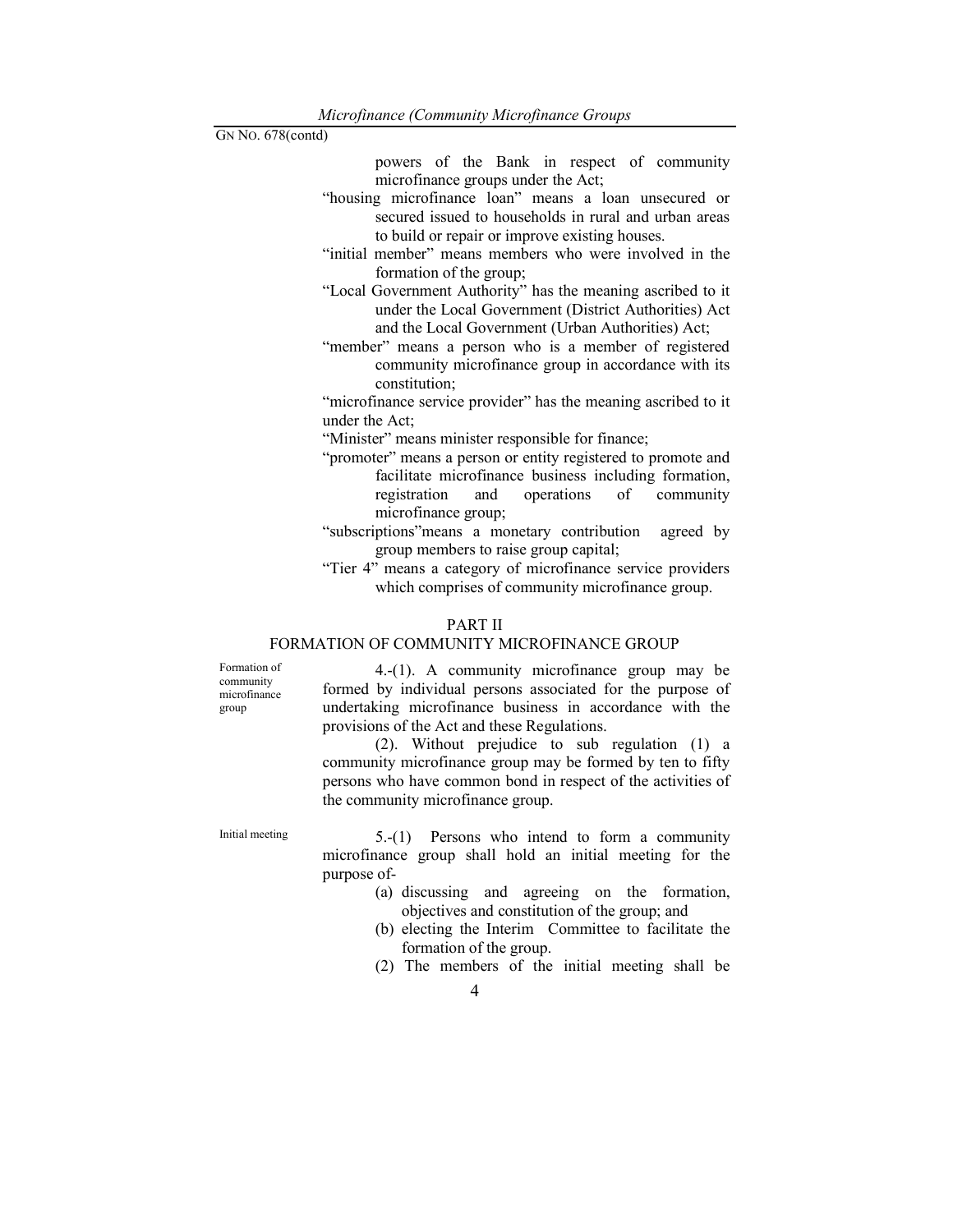deemed to be the initial members of the prospective community microfinance group.

Interim Committee and its functions 6.-(1) The Interim Committee elected under regulation 5 shall consist of such number of members as determined in the initial meeting. (2) The functions of an Interim Committee shall be-

- (a) to propose the name and objectives of the group to be formed;
- (b) to prepare draft constitution of the group which, at a minimum, shall contain items prescribed in the First Schedule to these Regulations;
- (c) to compile a list of initial members and record proceedings of the initial meeting;
- (d) to propose organisation structure of the group;
- (e) to prepare or obtain all documents necessary for the purpose of meeting registration requirements;
- (f) to convene the formation meeting; and

Formation Meeting and its functions

7.-(1) There shall be a Formation Meeting of initial members which shall be convened by Interim Committee for the purpose of forming and registering a community microfinance group.

 (2) The Formation Meeting held under sub regulation (1) may be under the guidance of an authorized officer or promoter and shall have the following functions-

- (a) to adopt the proposed name and objectives of the group;
- (b) to agree on organization structure as proposed by interim committee;
- (c) to propose names of leaders of the group;
- (d) to deliberate and approve the draft constitution and other documents prepared by the Interim Committee for the purpose of application for registration of the group; and
- (e) to assign the Interim Committee to finalize necessary documents for registration and submit them to the Bank or Delegated Authority.

 (3) Where initial members or Interim Committee engages the promoter for the purpose of assisting in the formation and registration of the group, the role of promoter shall include:-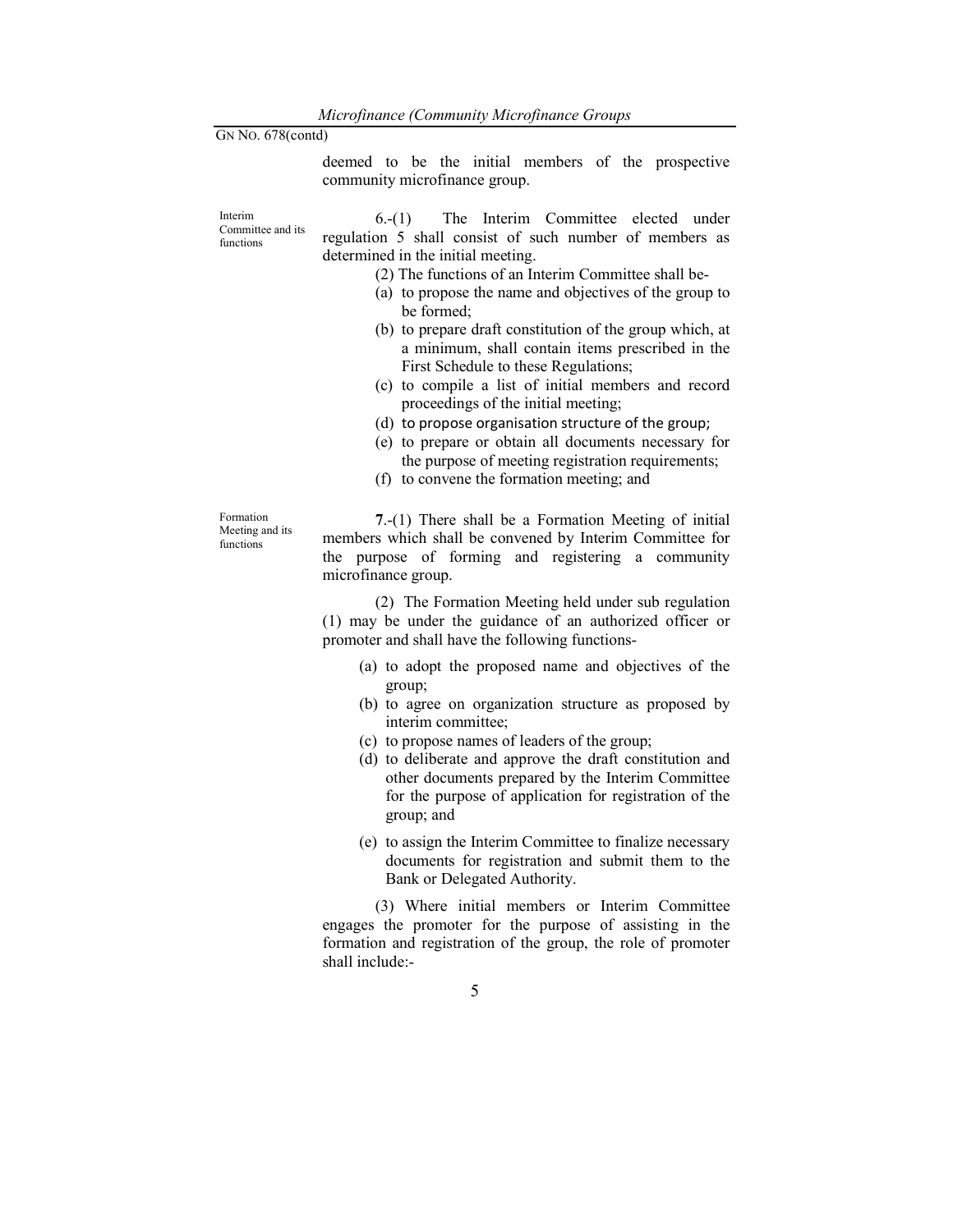- (a) preparing constitution and other documents necessary for formation and registration of the group;
- (b) training of initial members to facilitate formation and registration process; and
- (c) performing any other activity assigned by the initial meeting or interim committee for the purpose of formation and registration of the group.

 (4) Unless otherwise engaged to provide other promotional activities, the role of the promoter for the purpose of formation and registration shall cease upon registration of the group.

#### PART III

## REGISTRATION OF COMMUNITY MICROFINANCE GROUP

Application for registration

 8.-(1) A community microfinance group which intends to undertake microfinance business shall apply for registration to the Bank or Delegated Authority in the prescribed Form No. 2 set out in the Second Schedule to these Regulations.

 (2) The application made under sub-regulation (1) shall be accompanied with the following-

- (a) two copies of the constitutions duly signed by all members;
	- (b) two copies of the minutes of formation meetings duly signed by all members;
	- (c) members' resolutions to form and register a community microfinance group submitted through Form No. 1 set out in the Second Schedule;
	- (d) proposed organizational structure and names of proposed leaders of the applicant;
	- (e) list of members, provided that the number of members complies with regulation 4 (2);
	- (f) proof of payment of membership subscription by the initial members;
	- (g) letter of reference from the ward or village authority introducing the applicant; and
	- (h) any other relevant document or information.

Name of community microfinance group

 9. (1) The name of a community microfinance group proposed for the purpose of application for registration shall be unique and contain the words "Community Microfinance Group".

(2) Notwithstanding the requirement made under sub-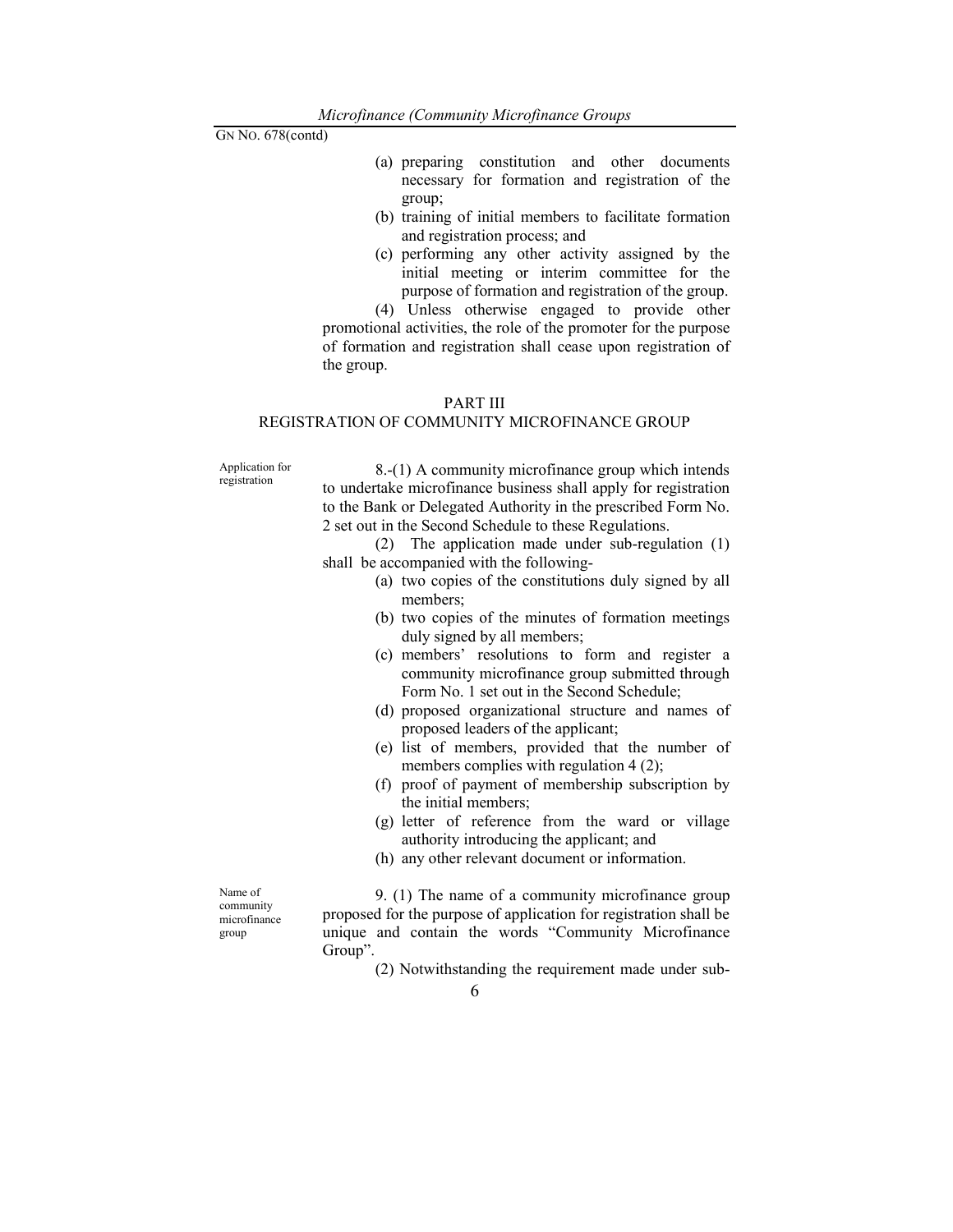regulation (1), the name of a community microfinance group shall not contain the word "bank"

Determination of application for registration

 10.-(1) The Bank or Delegated Authority shall, within fourteen days from the date of the receipt of complete documents for application for registration, process and determine the application.

 (2) Where the Bank or Delegated Authority receives incomplete documents for the purpose of registration, the Bank or Delegated Authority may before determining the application, require the applicant to-

- (a) submit the missing documents or information; or
- (b) rectify or amend anomalies to comply with registration requirements.

Certificate of registration

 11.-(1) The Bank or Delegated Authority shall, upon satisfaction that the requirements for application have been complied with, register the community microfinance group and issue a certificate of registration;

 (2) Where the Bank or Delegated Authority is not satisfied that the requirements for application have not been complied with, reject the application for registration.

 (3) The certificate of registration issued under subregulation (1) shall be in Form No. 3 set out in the Second Schedule to these Regulations.

 (4) The certificate of registration issued under these Regulations shall have effect from the date it is issued and shall be valid unless cancelled by the Bank or Delegated Authority.

First meeting 12.-(1) The Interim Committee shall, within one month from the receipt of the certificate of registration, hold the first meeting for the purpose of-.

- (a) presentation of certificate of registration to the members of the group;
- (b) endorsement of the proposed leaders or election of leaders of the group in accordance with the constitution;
- (c) dissolution of the Interim Committee; and
- (d) discussing any other business as the members may deem necessary or as may be provided for in the constitution

 (2) Nothing in these regulations shall prevent a member of the Interim Committee from being elected as the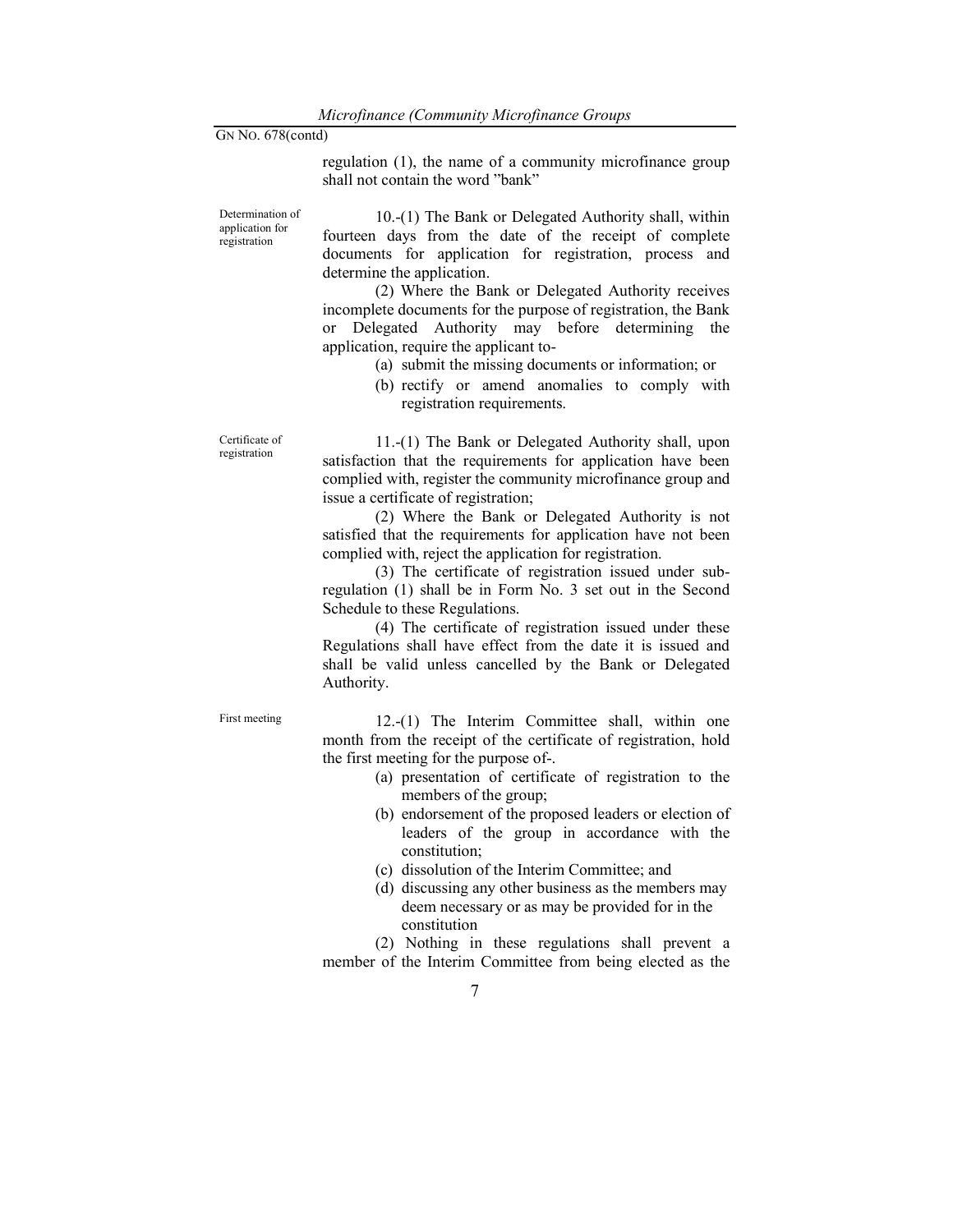Refusal of registration leader of the group in the first meeting.

 13.-(1) The Bank or Delegated Authority may refuse to register a community microfinance group where the community microfinance group fails to- (a) meet the requirements for application of registration provided under Regulation (8) of these Regulations; or (b) provide accurate and relevant information or documents required for registration (2) Where the Bank or Delegated Authority refuses to register a community microfinance group, it shall within seven

days from the date of its decision, issue a written notice to the group stating the reasons for refusal.

Reapplication for registration 14. A community microfinance group whose application for registration has been refused under regulation 13 may submit a fresh application after the deficiencies that formed the basis for refusal of the initial application or subsequent review have been corrected or otherwise addressed.

Appeal for refusal of registration 15.-(1) A community microfinance group aggrieved by the decision of the Bank or Delegated Authority under regulation 13 may, within thirty days from the date of written notice-

- (a) in case of decision by the Delegated Authority, appeal to the Bank; or
- (b) in case of decision by the Bank, appeal to the Minister.

 (2) The appeal made under sub regulation (1), shall be in writing and shall clearly state-

- (a) the nature of appeal;
- (b) the grounds for the appeal; and
- (c) any other relevant matters.

 (3) The Minister shall, determine an appeal in accordance with the provisions of the Microfinance (Roles of the Minister) Regulations, 2019.

 (4) Subject to subregulation (1), the Bank or the Minister shall, within sixty days from the date of receipt of the appeal, determine the appeal.

 (5) In determining the appeal under subregulation (3), the Bank or Minister may require the appellant to furnish all necessary information and documents which form the basis of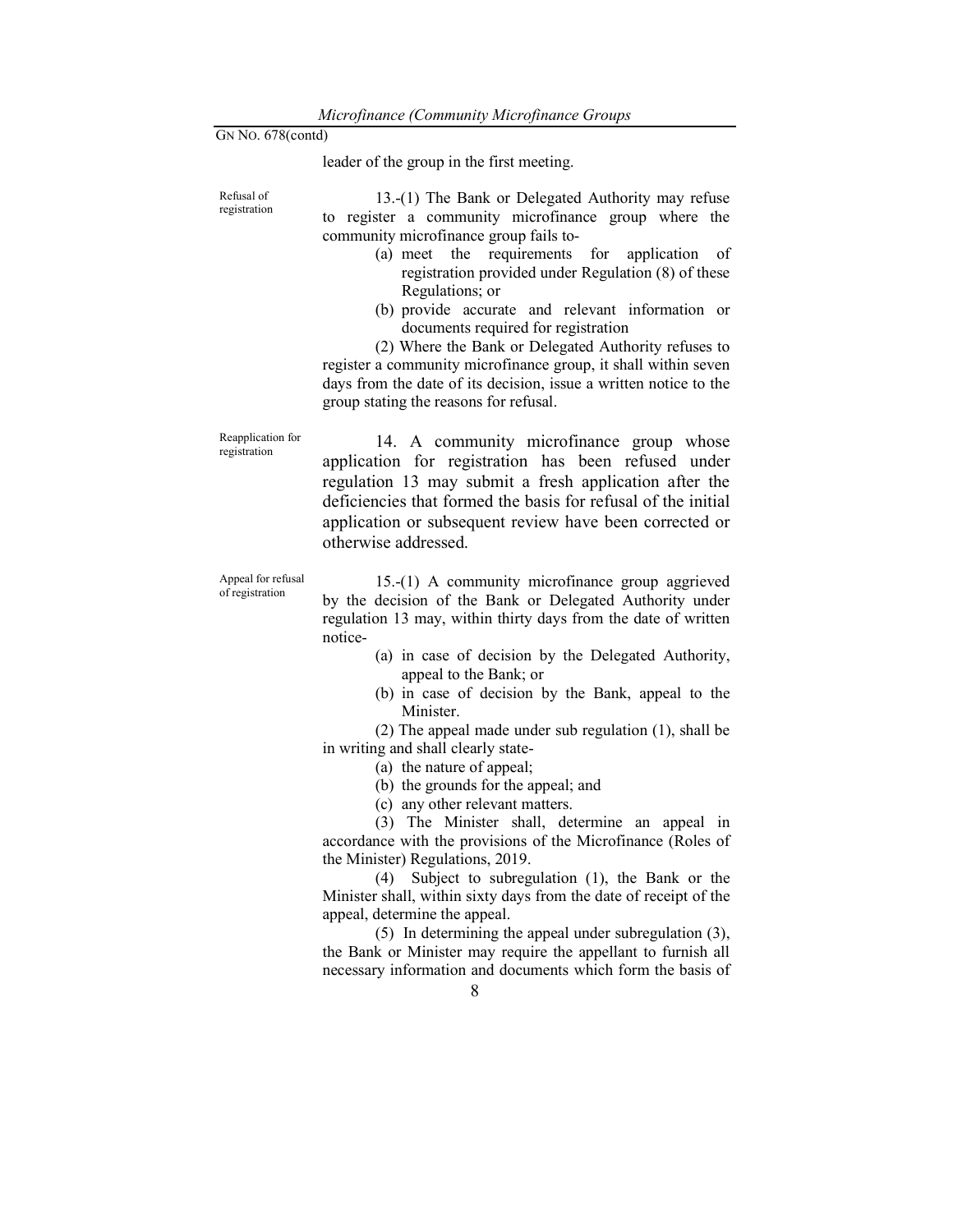his appeal.

Register of community microfinance groups

 16.-(1) Subject to section 54 of the Act, the Bank or Delegated Authority shall keep and maintain a register of all registered community microfinance groups.

 (2) The register referred to subregulation (1) shall contain the following particulars-

(a) name, address and contacts of the groups;

- (b) names and contacts of group leaders;
- (c) area of operation;
- (d) registration number;
- (e) date of registration;
- (f) number of members; and
- (g) such other particulars as may be determined by the Bank or Delegated Authority.

Cancellation of registration

 17.-(1) The Bank or Delegated Authority may, upon being satisfied that a registered community microfinance group has failed to comply with terms and conditions of registration or is in breach of the provisions of the Act or these Regulations, cancel the certificate of registration and remove its name from the register.

 (2) Where the Bank or Delegated Authority cancel the registration of a community microfinance group, it shall serve the group with a written notice containing, among other things, reasons for its decision.

 (3) A community microfinance group aggrieved by the decision of the Bank or Delegated Authority under subregulation (1) may, within thirty days from the date of written notice-

- (a) in case of the decision by the Delegated Authority, appeal to the Bank; or
- (b) in case of decision by the Bank, appeal to the Minister.

 (4) The provisions of regulations 15 relating to appeals shall applymutatis mutandis.

## PART IV

#### **OPERATIONS**

Commencement of operations

 18.-(1) A registered community microfinance group shall begin its operations within three months from the date of registration.

 (2) The Bank or Delegated Authority may, by a fourteen days notice in writing, cancel the registration of any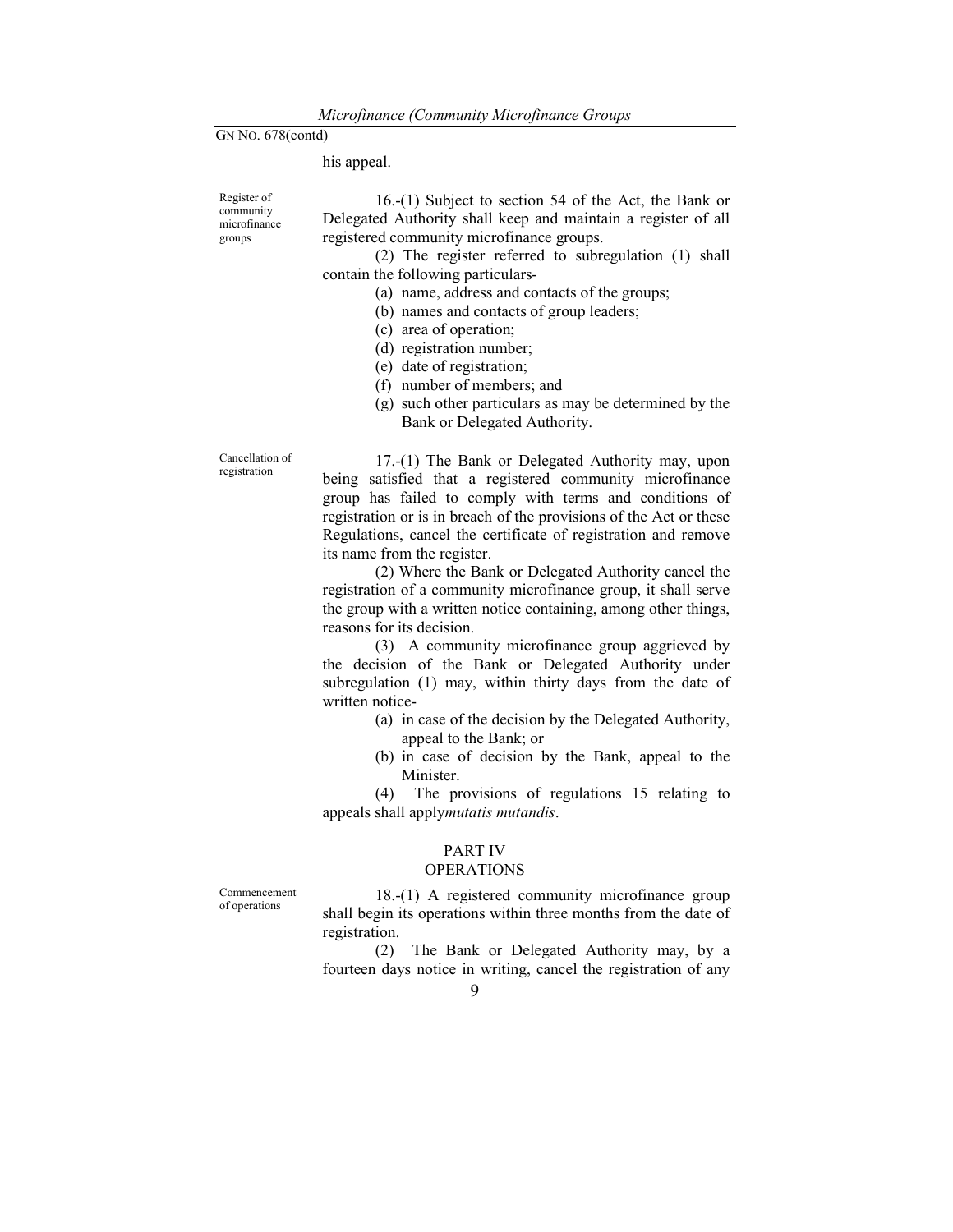community microfinance group which fails to begin its operations pursuant to subregulation (1).

 (3) A registered community microfinance group aggrieved by the decision of the Bank or Delegated Authority made under subregulation (2) may, within thirty days from the date of written notice-

- (a) in case of the decision by the Delegated Authority, appeal to the Bank; or
- (b) in case of decision by the Bank, appeal to the Minister.

 (4) The provisions of regulations 15 relating to appeals shall applymutatis mutandis.

Permissible and prohibited **activities** 

 19.-(1) Subject to section 36 of the Act the permissible activities of a community microfinance group shall include-

- (a) mobilizing contributions from its members;
- (b) granting loans to its members;
- (c) mobilizing funds for social economic welfare of its members; and
- (d) such other activities as may be authorized by the Bank.

 (2) A community microfinance group shall not engage in any of the following activities-

- (a) accepting savings from non-members;
- (b) opening a branch, agency or outlet; or
- (c) such other activities as may be prescribed by the Bank.

Operational

requirements

 20.-(1) Notwithstanding any provision in these Regulations to the contrary, a registered community microfinance group shall-

- (a) have a proper physical address or meeting place for carrying out its microfinance business;
- (b) undertake its microfinance business in accordance with the Act, these Regulations and its constitution;
- (c) open and maintain an account with any bank or financial institution or any other form of an account for the purpose of carrying out its operations;
- (d) be accountable to the Bank or Delegated Authority;
- (e) distribute profits or pay interest to its members in accordance with its constitution;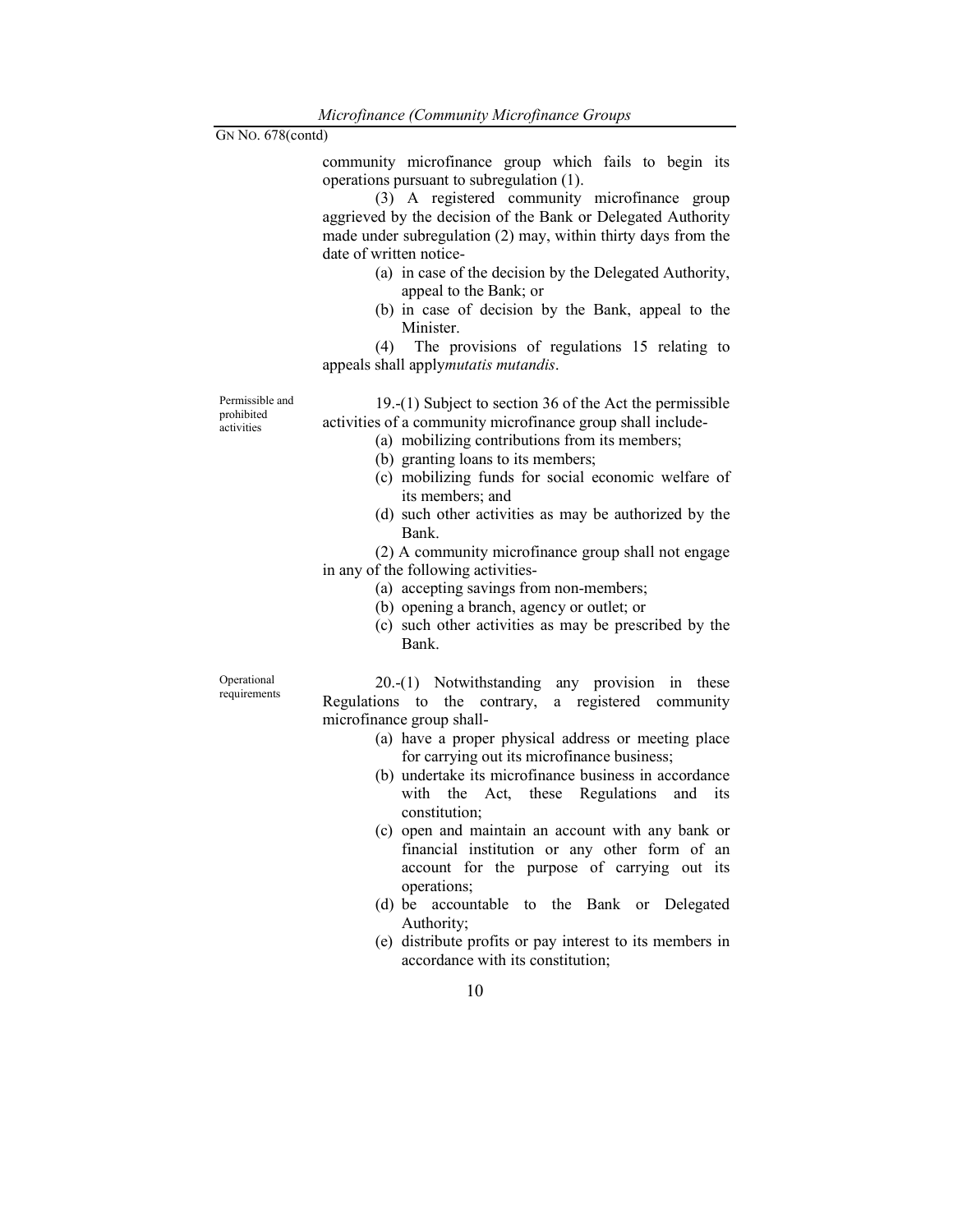- (f) keep and maintain reports of basic financial records and relevant information in relation to its operations;
- (g) cause its accounts and financial records to be monitored or audited as prescribed in these Regulations;
- (h) keep and maintain minutes of meetings, membership register, copies of constitution and other relevant records;
- (i) appoint a person responsible for internal control of financial affairs in a manner provided for in the regulations;
- (j) submit reports and any other relevant information to the Bank or Delegated Authority as provided in these Regulations; and
- (k) comply with the principles of consumer protection as provided under the Act and these Regulations.

 (2). The Bank or Delegated Authority may issue circulars and guidelines for the purpose of facilitating the implementation of the operational requirements provided under subregulation (1).

Submission of reports

 21. (1) A community microfinance group shall, on quarterly basis, submit to the Bank or Delegated Authority reports of its basic financial records and other relevant information.

 (2) The reports referred under sub regulation (1) shall be submitted in the format set out in the Third Schedule and shall, at a minimum, contain the following information-.

- (a) members subscriptions, mobilized contributions, loan portfolio, expenditures, earnings, distribution of surplus and borrowings;
- (b) records of the number, attendance and relevant matters of meetings held within a quarter; and
- (c) any other relevant information as may be prescribed by the Bank or Delegated Authority

 22..-(1) A community microfinance group shall ensure that all matters related to its governance are provided for in its constitution.

 (2) For the purpose of ensuring good governance, a community microfinance group shall-

> (a) hold meetings including ordinary and general meetings in a manner provided for in its

Governance of community microfinance group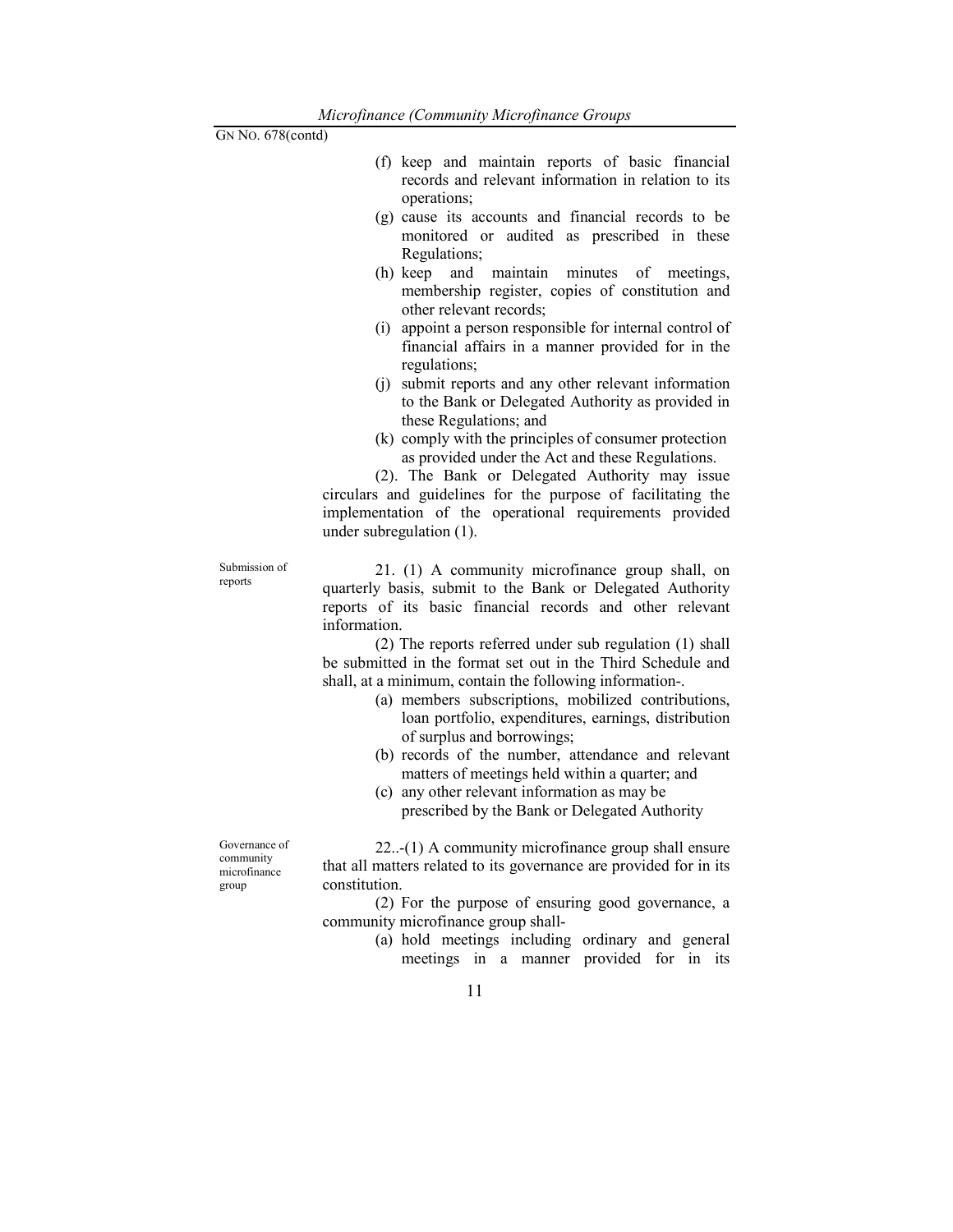| GN No. 678(contd)      |        |                                                                                                                                                                                                                                                                                |
|------------------------|--------|--------------------------------------------------------------------------------------------------------------------------------------------------------------------------------------------------------------------------------------------------------------------------------|
|                        |        | constitution;<br>(b) democratically elect leaders with integrity in<br>accordance with its constitution;<br>(c) ensure transparency and accountability of its<br>affairs to its members; and<br>(d) perform any other activity for the purpose of<br>ensuring good governance. |
| Consumer<br>protection | shall- | 23.- For the purpose of complying with the principles<br>of consumer protection, every community microfinance group                                                                                                                                                            |
|                        |        | (a) have in its constitution, complaints handling and<br>dispute resolution procedures and may appoint a<br>person or persons from among its members to be<br>responsible for handling complaints and dispute of<br>its members;                                               |
|                        |        | (b) have a modality for providing financial education<br>to its members;                                                                                                                                                                                                       |
|                        |        | (c) ensure that terms and conditions of loans or<br>related services are transparent, fair, legible and<br>protects the rights of members;                                                                                                                                     |
|                        |        | (d) fully disclose relevant reports and information<br>regarding its operations to its members;                                                                                                                                                                                |

(e) ensure that every member of the group understands the constitution and is provided with a copy;

- (f) ensure that the procedures for debt collection and recovery protect the rights of the members; and
- (g) perform any other activity intended to protect the rights and interests of its members.

Linkages with other institutions

 24.-(1) A community microfinance group may collaboratewith other institutions for the purposes of better carrying out its operations including access of-

- (a) financial services from banks and financial institutions including loans and bank accounts;
- (b) financial support from non-financial organizations or entities; and
- (c) financial education and other promotional support from relevant organizations or entities.

 (2). Where a community microfinance group wishes to access a loan facility from a bank, financial institution or any other entity, it shall ensure that-

(a) terms and conditions of the loan facility are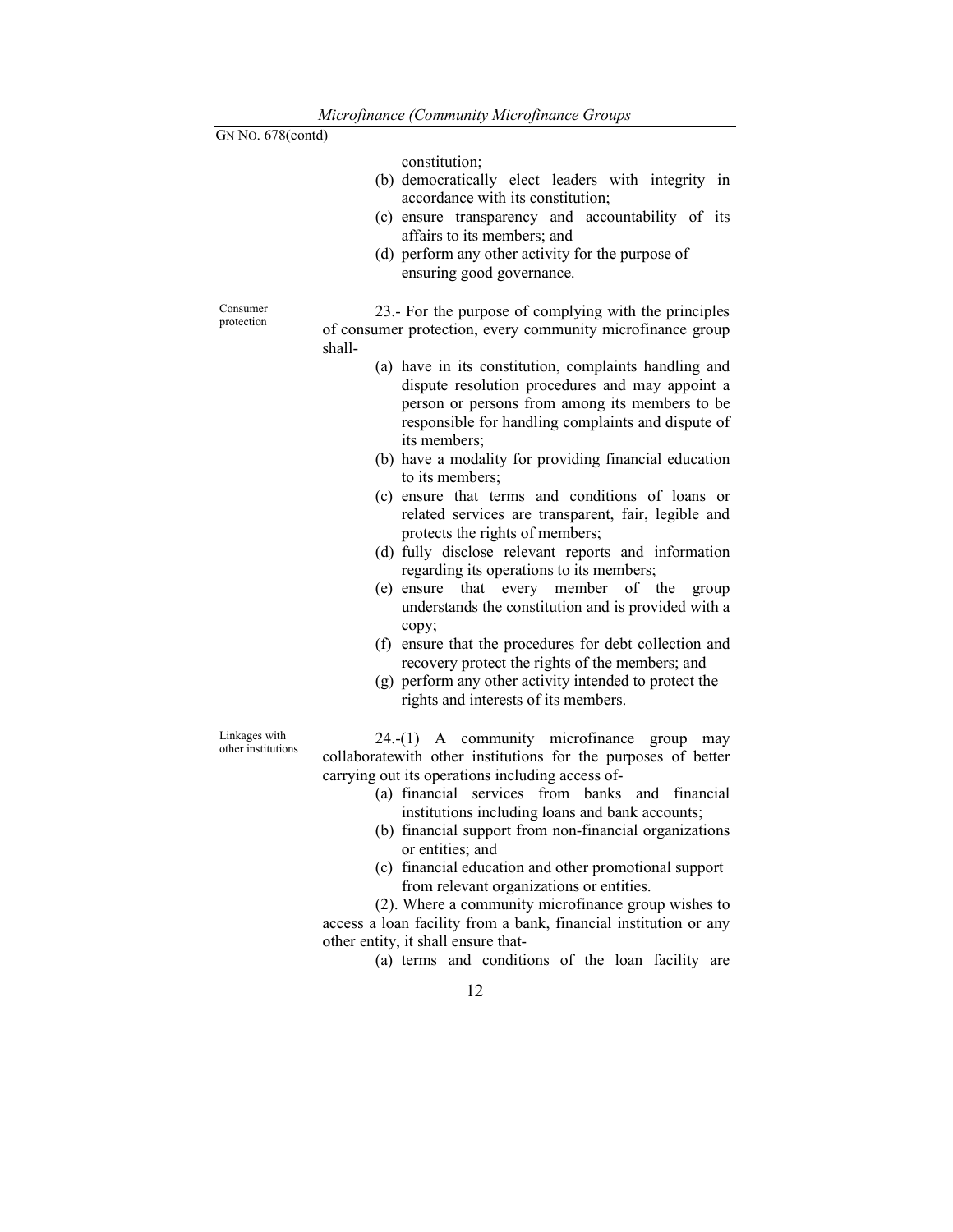transparent and acceptable by all members of the group; and

(b) the loan shall not exceed the total assets of the group unless guaranteed by collateral which fully covers the loan.

(3). Where a community microfinance group receives financial service from a bank, financial institution or any other entity in form of digital microfinance, it shall ensure that its members have full understanding of the service including the risk, cost and benefits.

#### PART V

#### MONITORING AND INTERNAL CONTROLS

Monitoring 25.-(1) The Bank or Delegated Authority shall make continuous monitoring of operations of community microfinance groups.

> (2) The Bank or Delegated Authority shall, for the purpose of monitoring the operations of community microfinance group, perform the following duties-

- (a) review and analyse relevant reports submitted by the community microfinance group;
- (b) review and analyse complaints and disputes submitted to the Bank or Delegated Authority for the purpose of intervention;
- (c) make official visits to community microfinance groups to determine their performance and compliance with the requirement of the Act and these Regulations; and
- (d) perform any other duty as it deems necessary.

 (3) Where the Bank or Delegated Authority, in performing its duties under subregulation (2)finds out anomalies, the Bank or Delegated Authority may in writing advise or direct the community microfinance group to rectify the anomalies within twenty one days or within such interval as the Bank or Delegated Authority may find reasonable.

Appointment of person for Internal controls

26. (1) A community microfinance group shall, through an official meeting, appoint among its members or non-members a person responsible for internal controls of its financial affairs and operations.

 (2). A person appointed under subregulation (1) shall be a person of integrity and who holds at least ordinary certificate of secondary education and shall perform the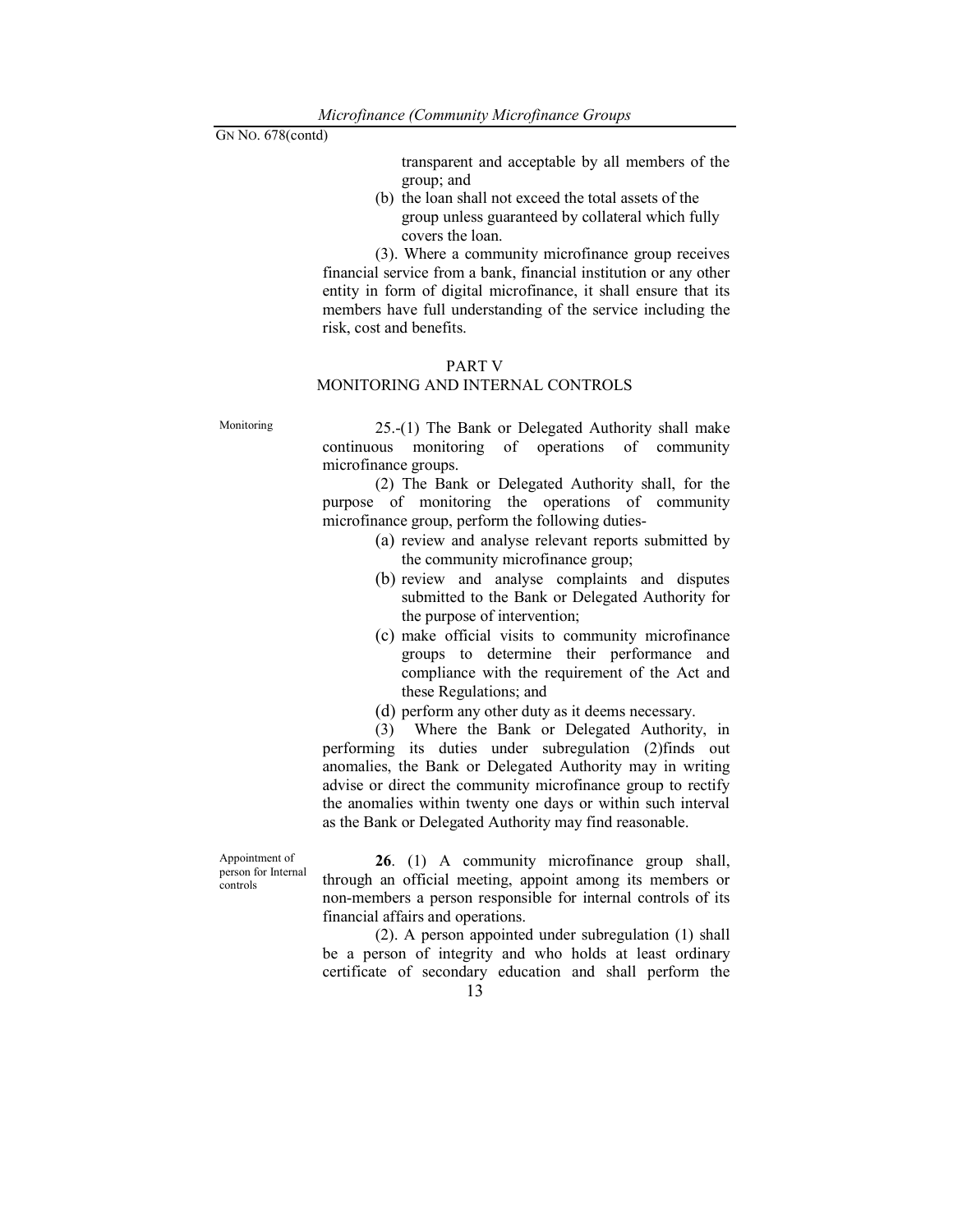following responsibilities-

- (a)checking and reviewing all relevant documents including financial records, register of members, loan forms and minutes of meetings to ensure compliance;
- (b)preparing reports of documents or information checked or reviewed and presenting the report to the members;
- (c)ensuring that his findings and recommendations intended to improve the operations of the group are accordingly implemented;
- (d)ensuring that advise, order or directives given by the Bank or Delegated Authority are accordingly implemented;
- (e)ensuring that reports and information are accurate and timely submitted to the Bank or Delegated Authority;
- (f) ensuring that a community microfinance group undertakes all operational requirements stipulated under regulation 20;
- (g)ensuring that the operations of a community microfinance group including mobilization of members subscriptions, contributions, issuance of loans and distribution of surplus comply with the requirements of the Act, these Regulations and constitution;
- (h)ensuring that there is segregation of duties and responsibilities among leaders and members of the group; and
- (i) performing any other responsibility assigned by the members or in accordance with constitution.
	- (3). A person appointed under subregulation (1) shall-
	- (a) not be involved in the operations of the group such as approving loans, preparing records, accepting contributions and keeping funds of the group;
	- (b) ensue that there is no conflict of interest relating to his responsibilities with the operations or activities of the group; and
	- (c) not, while executing his duties, be elected or appointed as a leader of the group.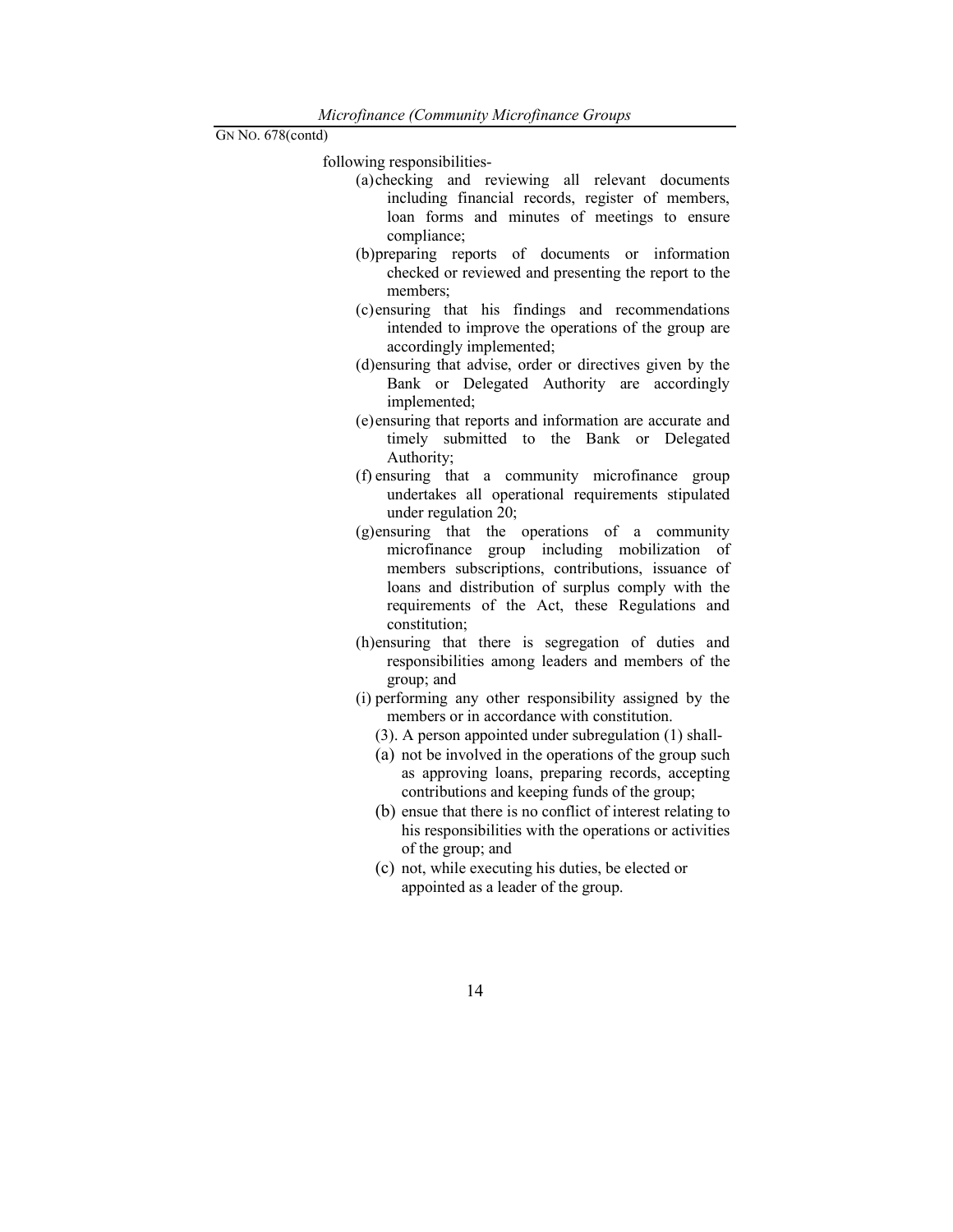#### PART VI GENERAL PROVISIONS

Sharing of credit information

Cap. 197

27.-(1) Every community microfinance group shall keep and maintain credit information of its members for the purpose of sharing the information through credit reference bureau.

 (2). The credit information under this regulation shall be submitted to credit reference bureau and be shared in a manner prescribed by the Bank in accordance with the provisions of the Act and Bank of Tanzania Act.

 (3) A community microfinance group shall ensure that all members execute a written consent to allow such community microfinance group to obtain from, exchange with or disclose all credit information relating to the members to lenders or credit reference bureaux.

 (4) For the purpose of this regulation, "credit information" means any information including but not limited to information about a person's specific identification, full name, date of birth, place of residence, previous places of residence, marital status, spouse's name, place of employment, previous places of employment, paying habits, outstanding debt obligations, assets and inquiries made of credit history or information relating to a legal entity or business that would identify the legal entity or business information on incorporation, tax, directors, governance, outstanding debt obligations, assets, inquiries made on credit history and other business details;

Engagement of promoter

 28.-(1) A community microfinance group may engage a promoter for the purpose of promoting its activities and the group shall ensure that the promoter has been registered by the Local Government Authority in accordance with the Microfinance (Role of Minister) Regulations.

(2)The engagement of a promoter under subregulation (1) shall not entitle the promoter exclusive right to provide promotion services to the group.

Transition period 29.-(1) Pursuant to Section 57 of the Act, a group which was operating microfinance business before the commencement of the Act and which fails to meet the requirements for registration within twelve months after the commencement of the Act shall close its business and cease to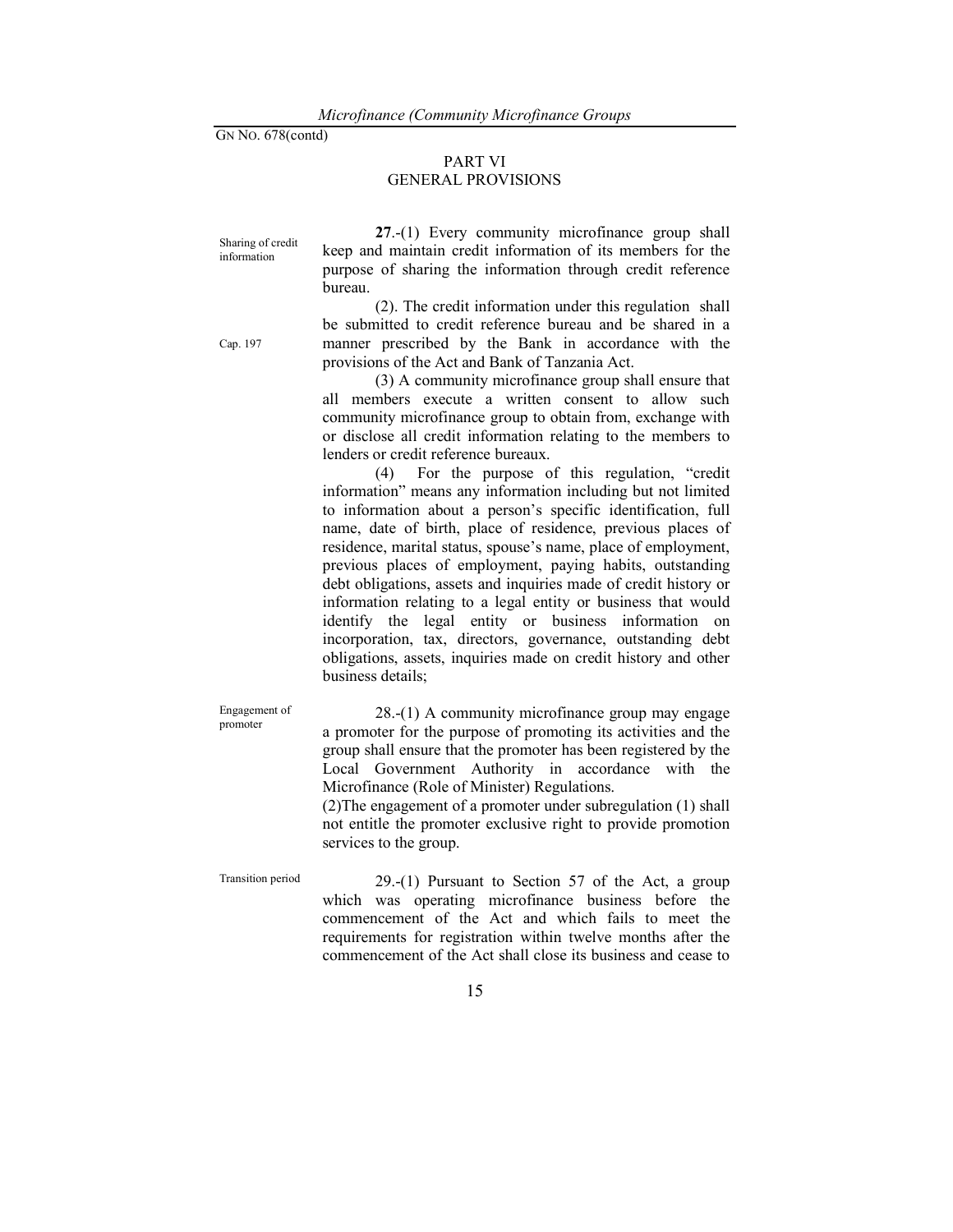operate microfinance business.

 (2) A person who contravenes this regulation commits an offence and on conviction shall be liable to the penalty stipulated in section 16 of the Act.

Transformation of community microfinance group

 30.-(1) A community microfinance group may, upon application and attaining the required criteria prescribed in relevant regulations made under the Act or any other relevant law, transform to another Tier.

 (2). A community microfinance group shall not apply for transformation pursuant to sub regulation (1) unless-

- (a) such community microfinance group has, in writing, informed the Bank or Delegated Authority of its intention to transform; and
- (b) its members have resolved to transform in accordance with its constitution

General penalty 31.-A person who contravenes the provisions of these Regulations, in the case where no specific penalty has been prescribed is liable upon conviction to a fine not less than one million shillings and not exceeding ten million shillings or to imprisonment for a term of not less than three months and not exceeding two years or to both.

Administrative measures

 32.-(1) Without prejudice to penalties and actions prescribed under the Act, where a community microfinance group fails to comply with any of the provisions of the Act or these Regulations, the Bank or Delegated Authority may take administrative measures as may be appropriate to ensure compliance.

 (2).The administrative measures referred to under su regulation (1) shall include the following-

- (a) suspension from distribution of surplus or profit made to its members;
- (b) suspension or cancellation of registration;
- (c) suspension from office of the leaders where such leaders violate the provisions of the Act, these Regulations or any other relevant legislation;
- (d) issuance of warning or order directing a community microfinance group to rectify an anomaly; and
- (e) any other measure intended to ensure compliance with the Act and these Regulations.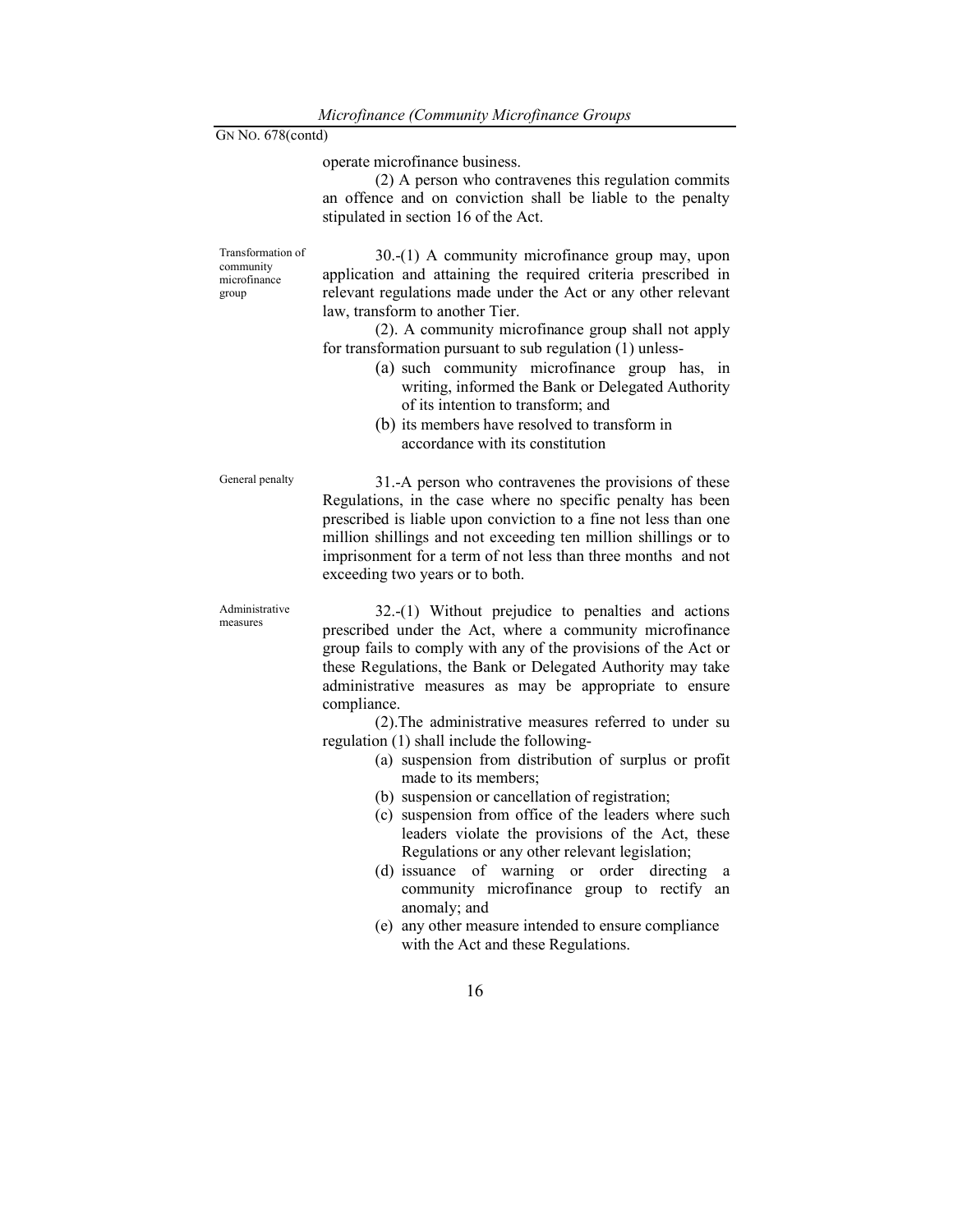#### **SCHEDULE**

#### $\frac{1}{2}$ FIRST SCHEDULE

#### $\frac{1}{2}$ (Made under regulation  $6(2)(b)$ )

#### SAMPLE CONSTITUTION FORM OF A COMMUNITY MICROFINANCE GROUP

Pursuant to Regulation 6 (2), the constitution of a community microfinance group shall, at a minimum, contain the following:

- 1 Name, physical address and contacts
- 2 Place of business and area of operation<br>3 Objectives of the group
- Objectives of the group
- 4 Membership issues including , membership subscriptions, periodic contributions, admission, rights, obligations, suspension and termination of members
- 5 Governance issues including leadership, tenure, election, leaders responsibilities, terminations and suspension of leaders;
- 6 Meetings including Ordinary, Special and Annual General Meeting;
- 7 Proceedings of the meeting including notice, agenda, quorum, minutes and resolutions;
- 8 Operations issues including subscription of members , permissible activities, procedures for mobilization of funds and issuance of loans;
- 9 Distribution of surplus;
- 10 Reporting and record keeping including disclosure of financial records, reports, and information to its members and relevant authority for the purpose of transparency;
- 11 Complaints and dispute handling procedures for purpose of conflict resolutions;
- 12 Dissolution including the grounds and procedures; and
- 13 Review and amendments of the constitution.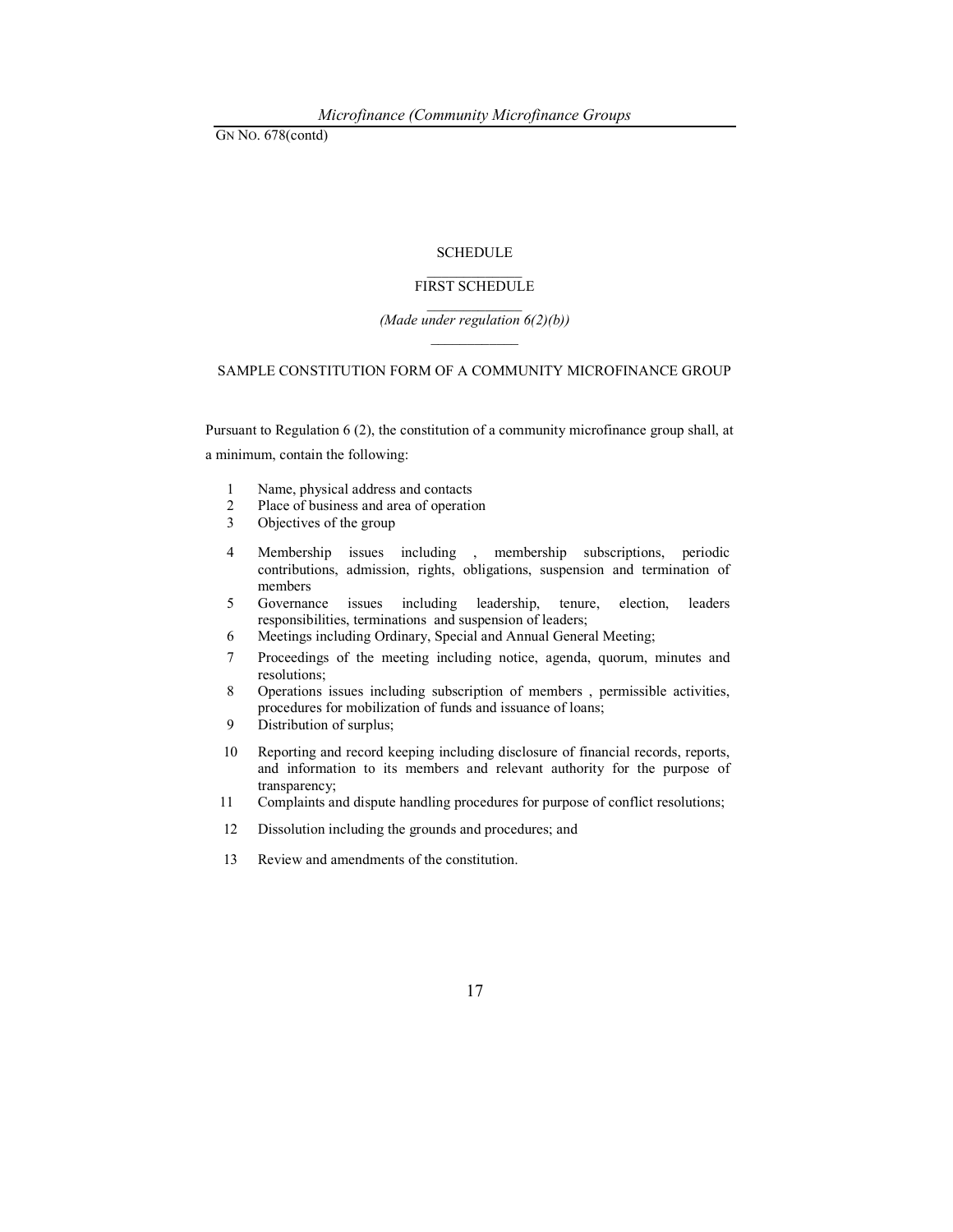Microfinance (Community Microfinance Groups

GN NO. 678(contd)

## $\mathcal{L}_\text{max}$ SECOND SCHEDULE  $\mathcal{L}_\text{max}$

Form No.1

#### RESOLUTION FOR FORMATION OF A COMMUNITY MICROFINANCE **GROUP** (Made under regulation  $8(2)(c)$ )

We the undersigned in the meeting held on ………………………. At ………………… have agreed and resolved to form a community microfinance group by the name of …………………………………………COMMUNITY MICROFINANCE GROUP

#### NAME SIGNATURE

| 1.               |  |
|------------------|--|
|                  |  |
| $\overline{3}$ . |  |
| 4.               |  |
|                  |  |
|                  |  |
| 6.               |  |
|                  |  |
| 8.               |  |
| 9.               |  |
|                  |  |

10. …………………………………… ………………………………..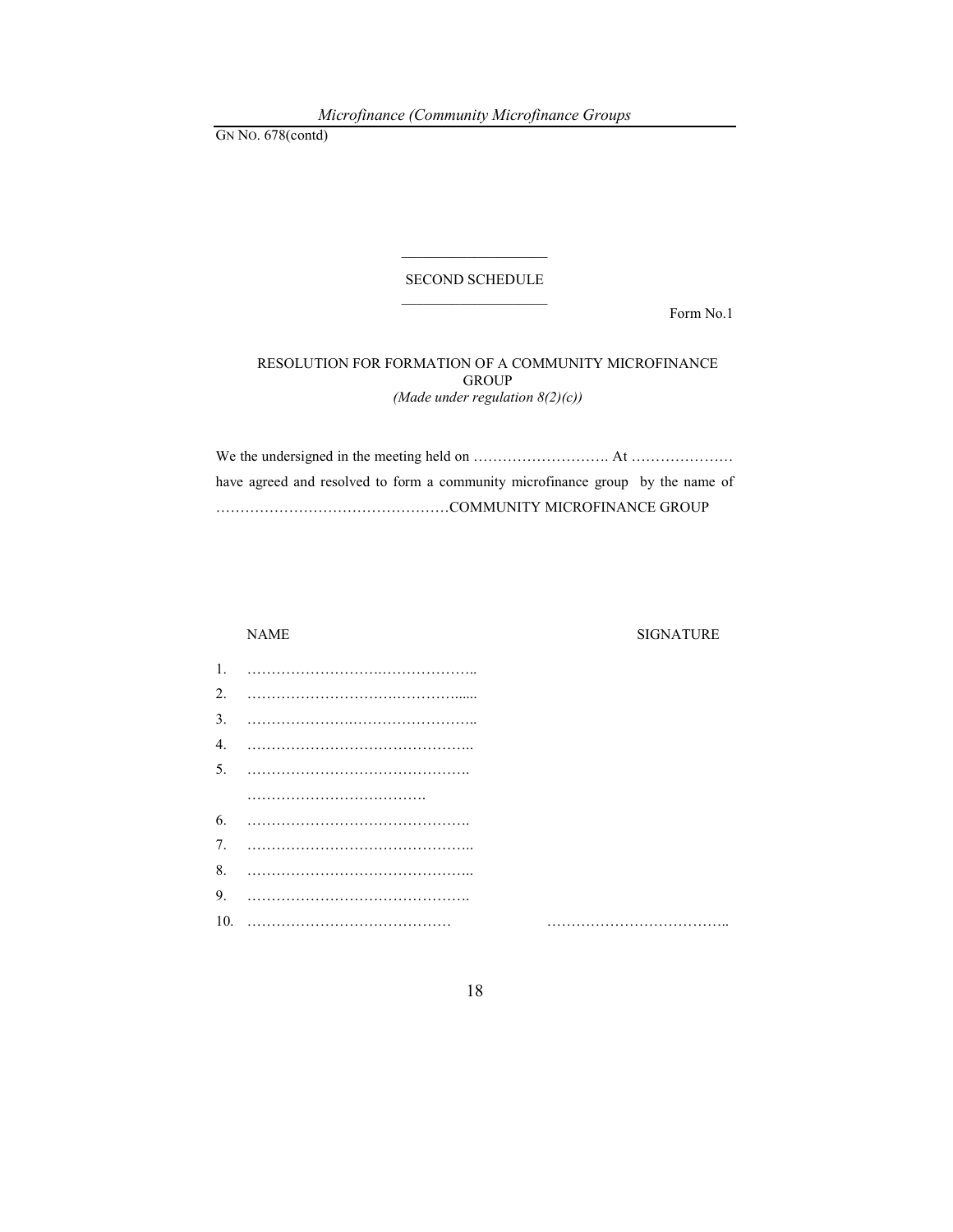Form No.2

#### APPLICATION FOR REGISTRATION OF A COMMUNITY MICROFINANCE **GROUP** (Made under regulation  $8(1)$ )

TO: THE GOVERNOR

BANK OF TANZANIA

P. O. Box ……………………………. …….………………………………….. OR

TO: DELEGATED AUTHORITY

P.O. Box ………………………..

………………………………………

RE: APPLICATION FOR REGISTRATION OF …….………...........COMMUNITY MICROFINANCE GROUP (Name of community microfinance group)

- 1. We the undersigned, on behalf of the members of the proposed community microfinance group, do hereby apply for the registration of the above named community microfinance group under the Microfinance Act, 2018.
	- 2. Pursuant to regulation 8 (2), we hereby enclose our application together with the following:
		- (a) two copies of the constitutions duly signed by all members;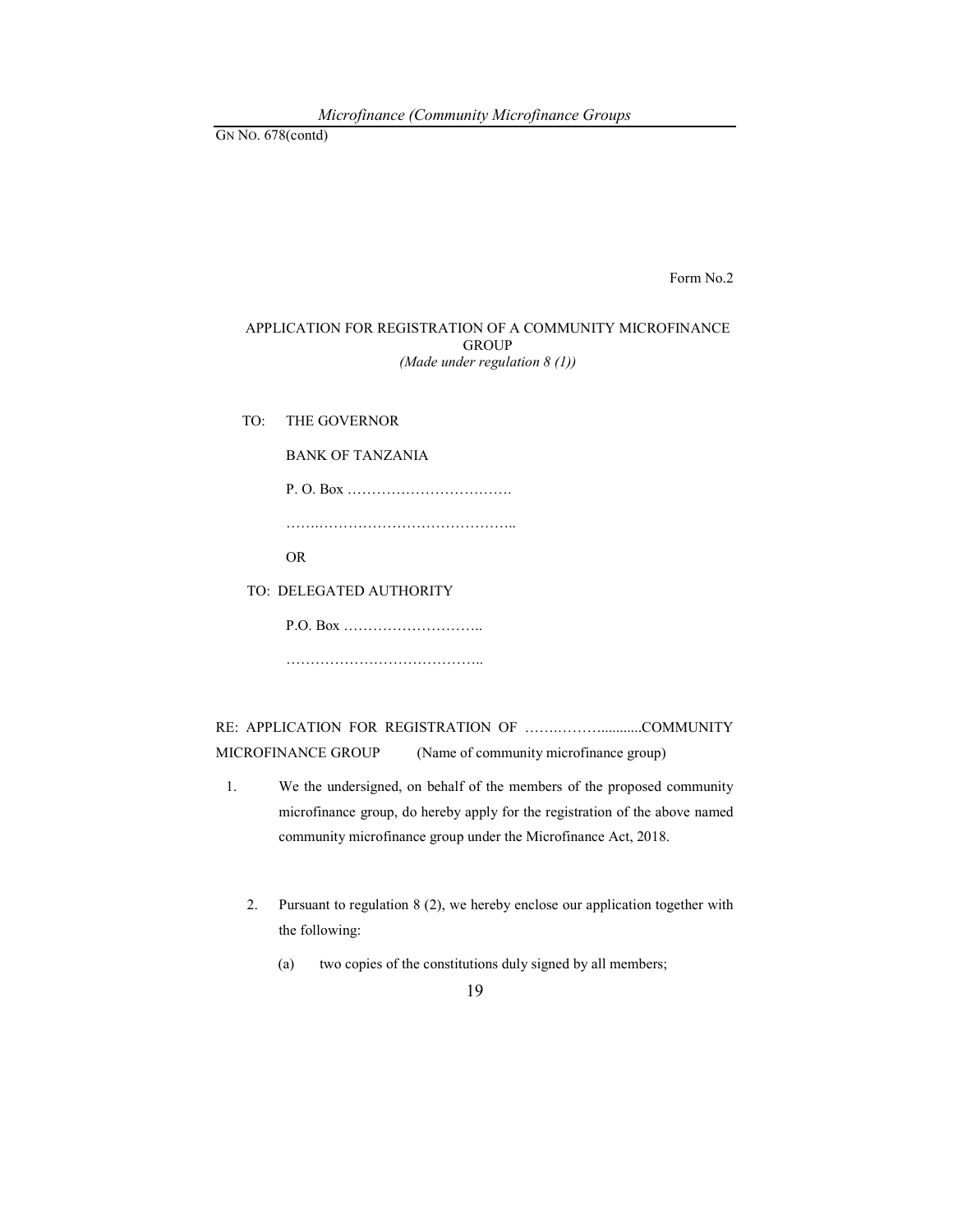- (b) two copies of the minutes of initial and formation meetings duly signed by all members;
- (c) members' resolutions to form and register a community microfinance group;
- (d) proposed organizational structure and names of proposed leaders ;
	- (e) list of initial members and evidence of payment of membership subscription; and

(f)a letter of reference from the ward or village authority.

- 3. The group's physical address or place for carrying out its microfinance business;
- 4. We also declare that the information given above including the enclosures, is correct to the best of our knowledge and belief.

#### NAME SIGNATURE

1. ………………...………………….... 2. ……………………...…………........ 3. ……………………...………..…….. 4. …………………..……...…………..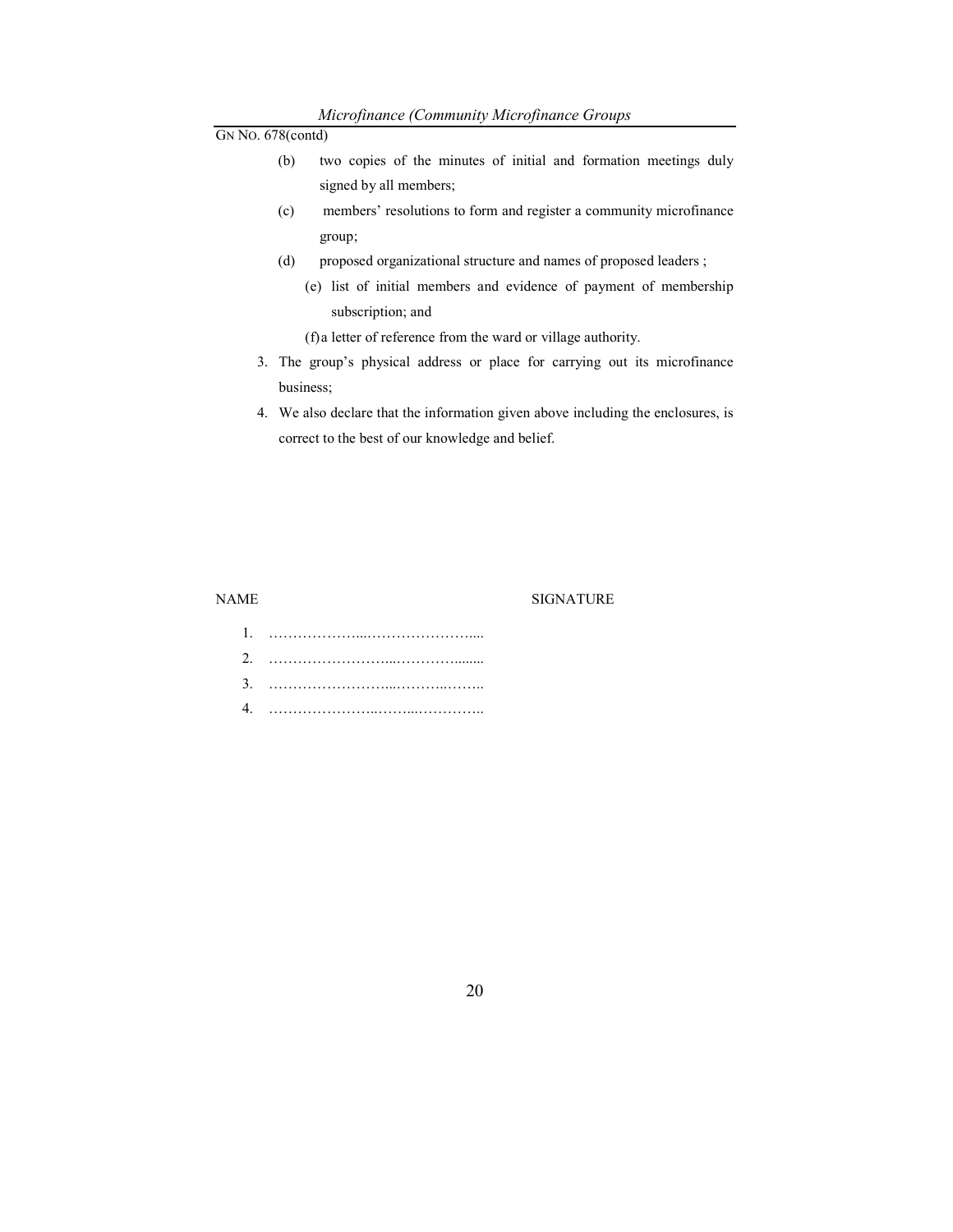Form No.3

#### UNITED REPUBLIC OF TANZANIA

#### BANK OF TANZANIA/ DELEGATED AUTHORITY

#### CERTIFICATE OF REGISTRATION

(Made under regulation  $11(2)$ )

Reg. No. …………………………….

(REGION/LGA/YEAR/SERIAL NUMBER)

| This is<br>. `ommunit¤<br>∵thaı.<br>ətinanc<br>-NHCF<br>тu.<br>. |
|------------------------------------------------------------------|
|------------------------------------------------------------------|

at ………………………….…………. is registered after satisfying the requirements provided under section 28 of the Microfinance Act 2018.

Dated this ……………………………………………. day of ………………………………………………………………….

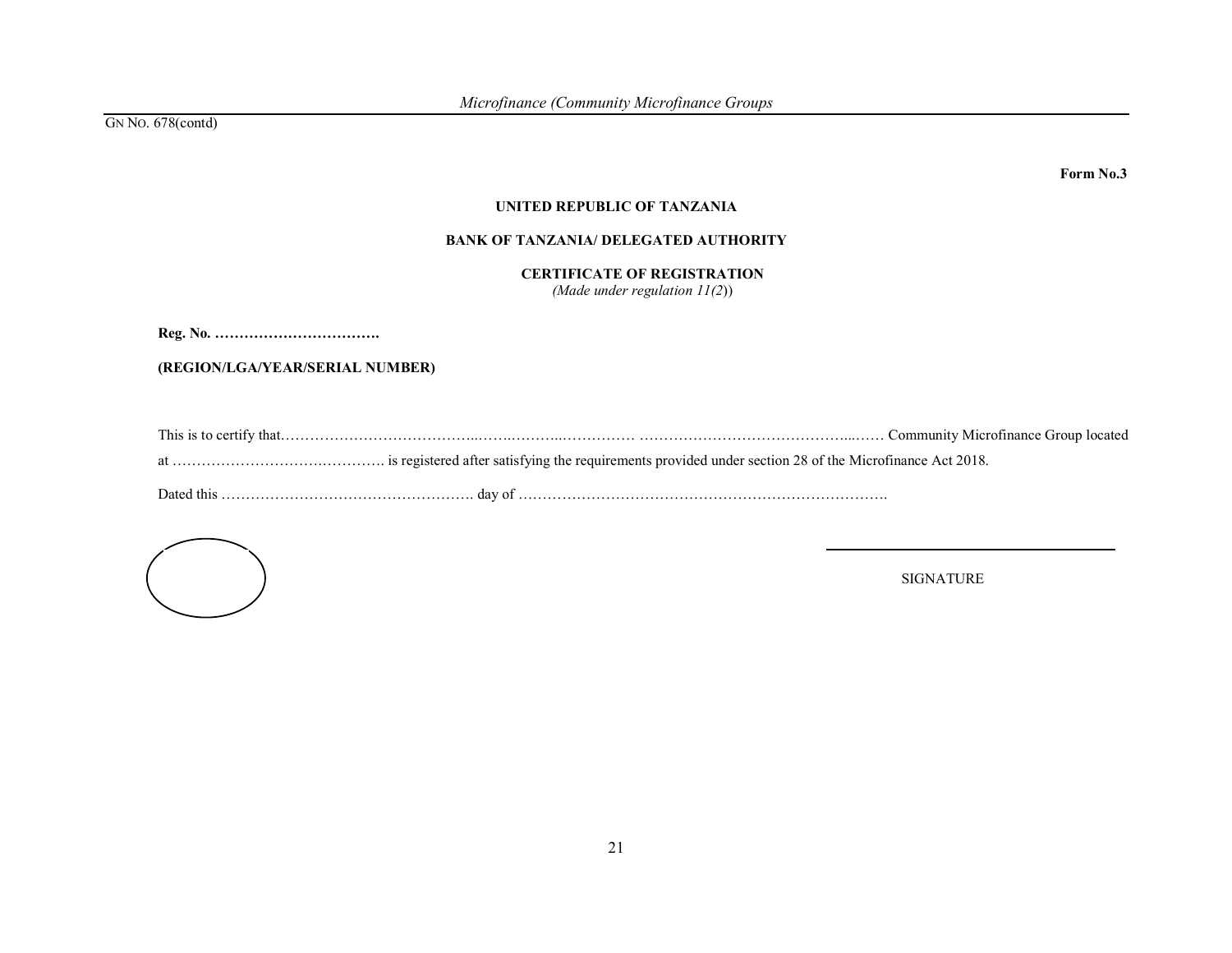## THIRD SCHEDULE

REPORTS OF BASIC FINANCIAL RECORDS AND OTHER RELEVANT INFORMATION (Made Under Regulation 21 (2))

## PART A: PARTICULARS OF THE GROUP

Name of the group …………………………………………………………………………..

PART B: NUMBER OF LOANS FOR THE QUARTER ENDED ....................

|                                      | Opening Balance | During the Quarter | Closing Balance |
|--------------------------------------|-----------------|--------------------|-----------------|
| Number of Loans<br>issued to Males   |                 |                    |                 |
| Number of Loans<br>issued to Females |                 |                    |                 |
| Total                                |                 |                    |                 |

#### PART C: VALUE OF LOANS FOR THE QUARTER ENDED………….

|                                  |         |                | (Amount in TZS) |         |
|----------------------------------|---------|----------------|-----------------|---------|
|                                  |         | Value of loans | Value of        | Closing |
|                                  |         | disbursed      | Loan Repaid     | Balance |
|                                  | Opening | during the     | during the      |         |
|                                  | Balance | <b>Ouarter</b> | <b>Ouarter</b>  |         |
|                                  |         |                |                 |         |
| Value of Loans issued to Males   |         |                |                 |         |
|                                  |         |                |                 |         |
| Value of Loans issued to Females |         |                |                 |         |
| Total                            |         |                |                 |         |

#### PART D: MEMBERS SUBSCRIPTIONS, CONTRIBUTIONS AND BORROWINGS BY THE GROUP FOR THE QUARTER ENDED………………………

| <b>Opening Balance</b> | During the | Closing |
|------------------------|------------|---------|
|                        | Ouarter    | Balance |
|                        |            |         |